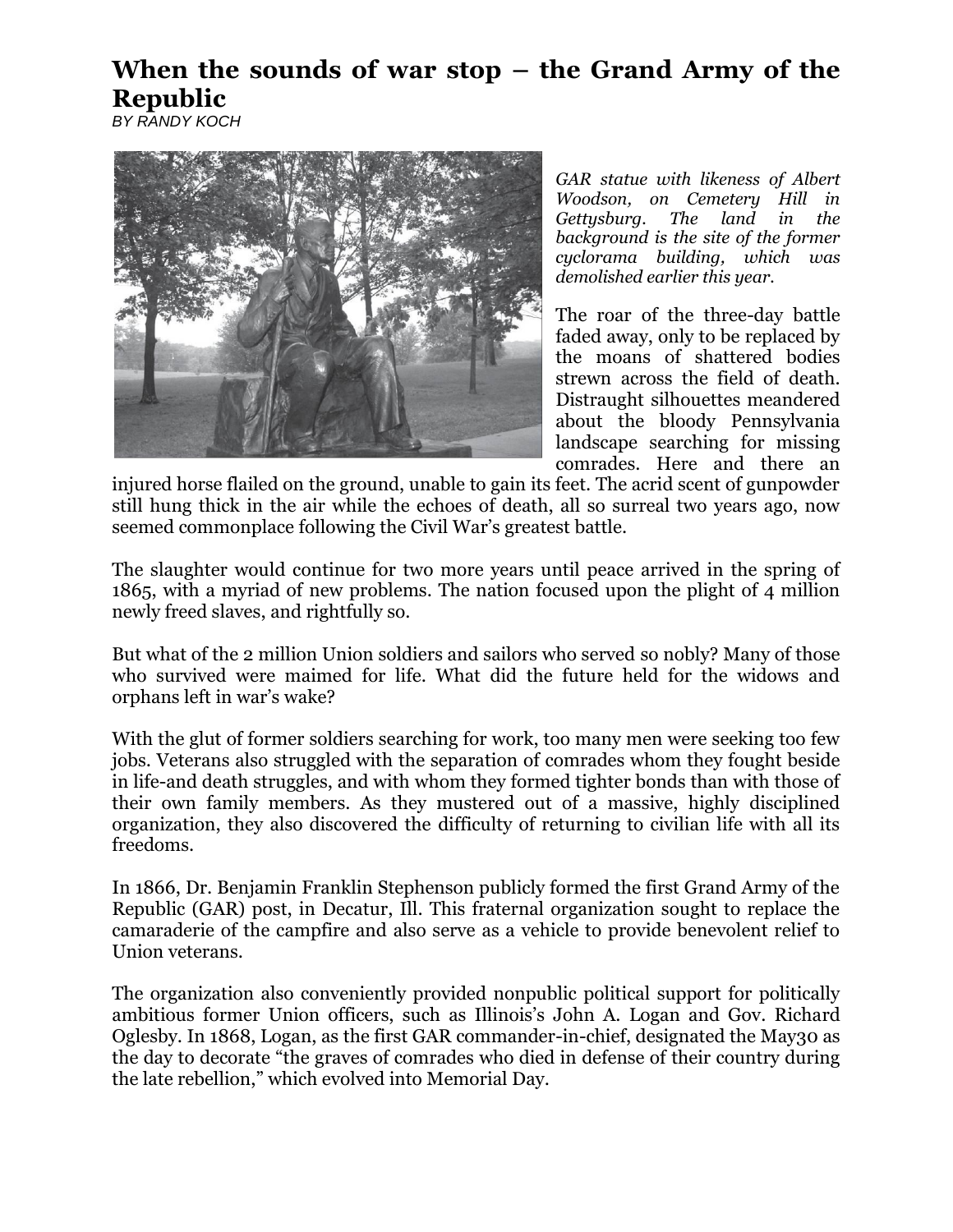Although the GAR never lost sight of providing aid to former Union soldiers, the organization's focus also met the other needs of maturing and aging Union veterans as the years passed. Through the remainder of the 1860s, newly unemployed young men, no longer drawing an income from the military, joined the GAR with hopes of snagging patronage jobs. In the 1870s, membership in fraternal organizations, including the GAR, mushroomed throughout the country.

Until 1880, when the federal government approved the Arrears Pension Act, most veterans' benevolent aid originated from the local GAR posts scattered throughout the country. In 1877, New York built the first state veterans' home. In 1888, Ohio became the 12th state to construct a veterans' home.

During the 1880s, the GAR experienced a resurgence of membership for a number of reasons. Former soldiers flocked to national GAR encampments, which provided tents, army food, bugles and reminiscing during evening campfire chats. During the decade, ambitious middle-aged businessmen also took advantage of the networking opportunities the group provided.

In 1890 the organization reached its zenith with 409,489 members, which influenced the passage of the generous Dependent Pension Act. The GAR also added its influence to the movement to recite the pledge of allegiance in schools and display the American flag in front of all public buildings. With the aging of fellow post members, attendance at funerals became common.

Because the GAR permitted only Union veterans to join its ranks, attrition through members' eventual deaths precipitated a perpetual decline in membership, and also a loss of political clout. By 1900 the group only claimed 276,662 men, although sufficient veterans survived to commemorate significant milestones, such as Gettysburg's 50th anniversary in 1913 and 75th anniversary in 1938. In 1956 the lone surviving GAR member, Albert Woodson, died at 109 years old. It was 99 years after the founding of the GAR.

A variety of non-veterans groups eager to remember Union servicemen also sprang up after the Civil War.

Among these organizations was the Sons of Veterans of the United States of America, which formed nationally in 1882 and later evolved into the Sons of Union Veterans of the Civil War, or SUVCW. Prior to the death of its last remaining member, the GAR designated the SUVCW as its successor and heir to its remaining property.

Today the SUVCW remains a viable organization, promoting patriotism and participating in Civil War commemorations.

Several female organizations also served as auxiliary groups to the GAR. The first to be recognized, although not a heredity organization, was the Woman's Relief Corps, followed by the hereditary Ladies of the Grand Army of the Republic, or LGAR, and the Daughters of Union Veterans organizations.

Today the LGAR is the oldest women's hereditary society in the United States.